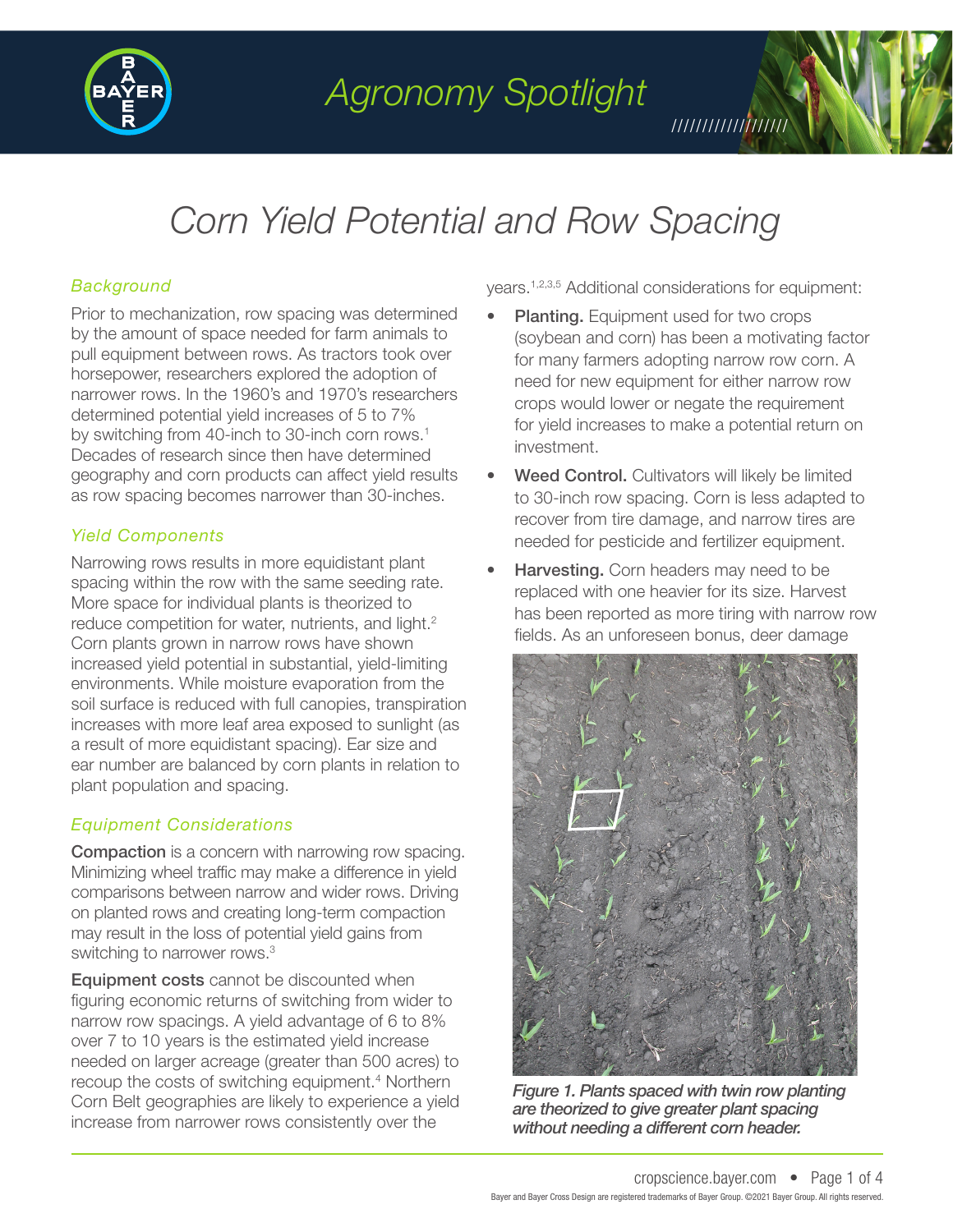## *Corn Yield Potential and Row Spacing*

may be limited to field perimeters.

• Twin-Row Configuration. Fields with populations of 34,848 plants/acre can have plants staged farther apart when seeded in a "diamond pattern". When plants are 6 inches apart in 30-inch rows, plants would be 9.6 inches away from their nearest neighbor across a 7.5-inch twin row (Figure 1).<sup>5</sup> A new corn head is not necessary as the two paired rows are gathered into the same row unit at harvest.

## *Seeding Management*

Population and Corn Stand. Studies have shown increased plant populations can be achieved with or without narrowing row spacing. Increasing seeding rate to help reduce weed competition from early canopy completion can oftentimes increase yield potential.<sup>5</sup> Economically optimal corn plant populations are similar among row widths.2,6

Corn Product Selection. Shorter-statured, earliermaturing corn products with fewer or narrower leaves have been thought to respond positively to narrow

rows combined with higher plant populations.<sup>2,3</sup> As such, Northern Corn Belt researchers are finding narrow row corn to have a positive yield response in their shorter growing seasons. Taller, later-maturing corn products with more leaf area may be bettersuited for wider row spacing.<sup>5</sup> Silage corn products have also shown a forage dry matter yield increase of 4 to 7% with 20-inch rows compared to 30-inch row spacing.<sup>7</sup> This increase was affected by relative maturity of the silage product.

Stalk breakage or standability is a concern for some farmers with increases in population; however, corn products can be selected for end of season standability and stalk strength to help mitigate these concerns. Typically, new corn products can withstand the higher plant density. Researchers at Bayer conduct numerous trials to explore performance of corn products under different management and inputs. Figures 2 and 3 below show the yield differences between two years of row spacing and population data. Figure 4 shows single-year results from a twin-row and corn plant population study.



*Figure 2. Effects of row spacing and seeding rate on the average yield of 48 corn products tested at Atlantic, Iowa and Storm Lake, Iowa (2020).* 

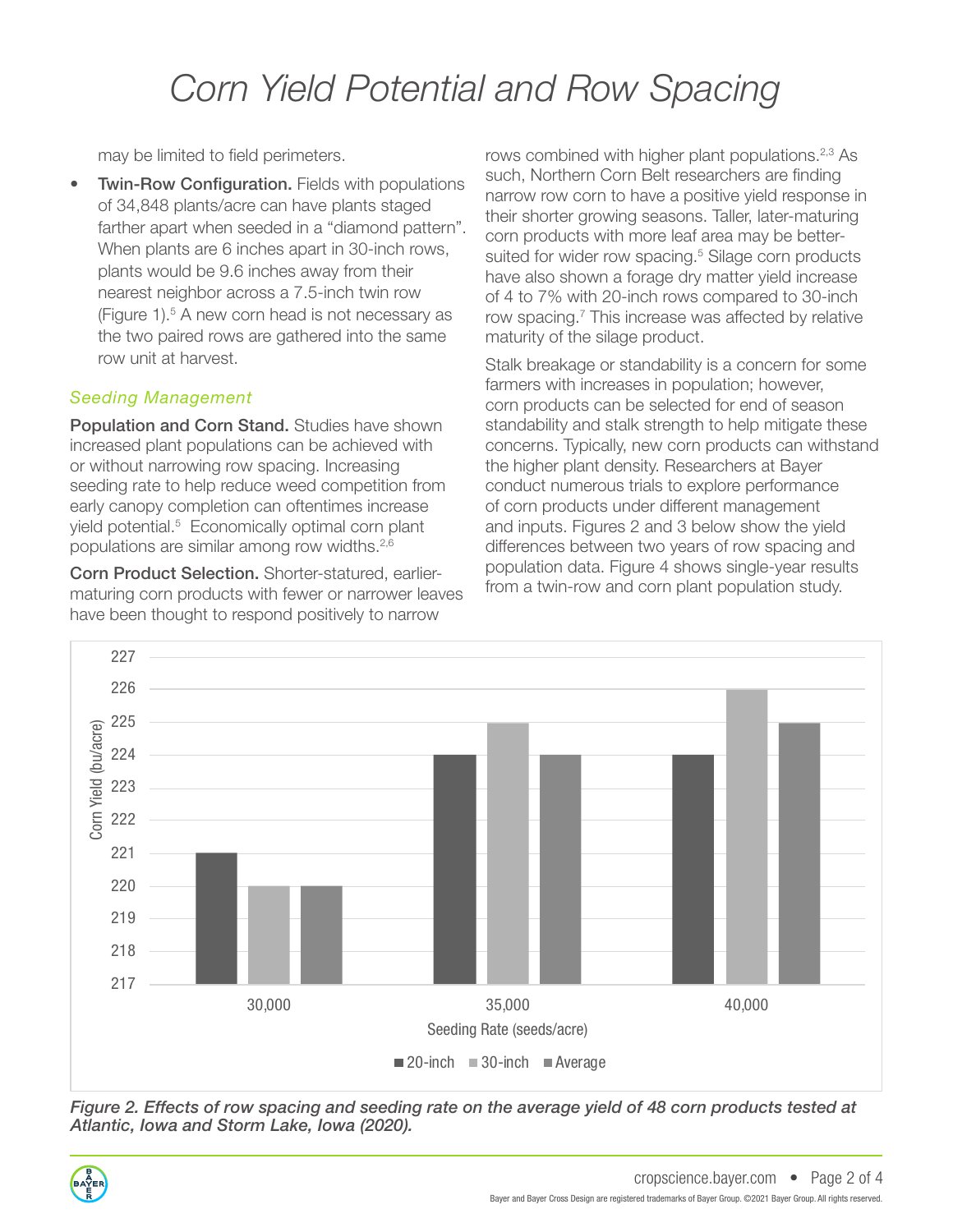## *Corn Yield Potential and Row Spacing*



*Figure 3. Effects of row spacing and seeding rate on the average yield of 45 corn products tested in Atlantic, Storm Lake, Huxley, and Victor, Iowa (2019).* 



*Figure 4. Average yield (bu/acre at 15.5% moisture content) over all products for twin row and single row planting systems and seeding rates of 32,000; 35,000; and 38,000 seeds/acre. Bayer Learning Center, Scott, Mississippi (2021).*